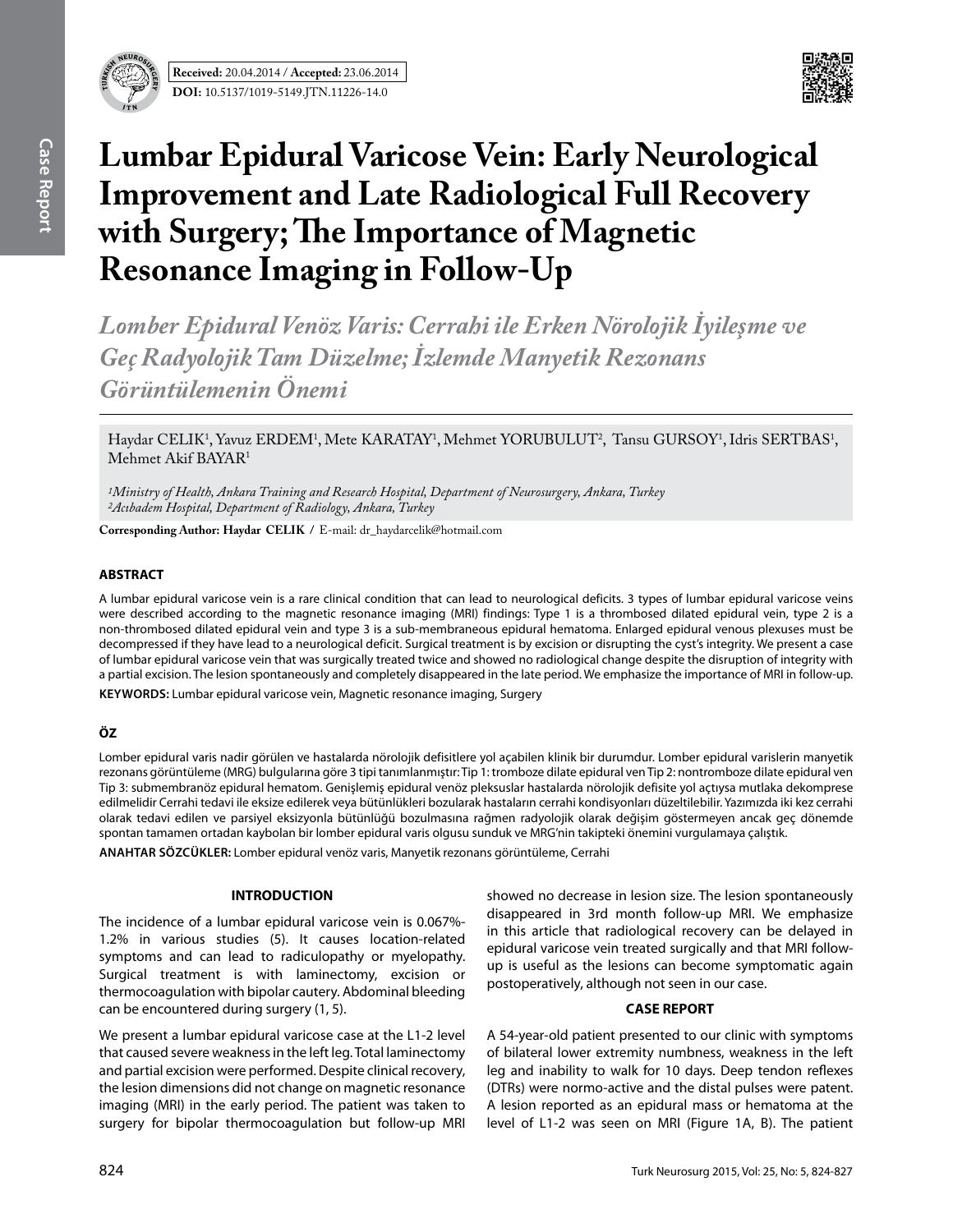underwent emergency surgery. L1 laminectomy and bilateral L2 foraminotomy were performed. A biopsy was taken from the enlarged venous structure at the epidural region and bipolar cauterization was performed for the lesion. The deficits improved in the postoperative early period. No regression was seen in the size of the venous structure at the follow-up MRI (Figure 2A, B). Postoperative spinal selective angiography was normal. The pathology result was a degenerated venous plexus containing erythrocytes adjacent to the vessel structure and fibrin in the lumen together with

degenerated connective tissue elements. The patient was again operated and bipolar thermocoagulation repeated but no lesion shrinkage was seen on the follow-up MRI (Figure 3A, B). The lesion had disappeared on the postoperative  $3<sup>rd</sup>$ month follow-up MRI (Figure 4A, B) and the patient had no neurological deficit.

### **DISCUSSION**

Lumbar epidural varicose vein is a pathological structure that develops as a result of vertebral venous plexus enlargement.



**Figure 1: A)** T2A sagittal and **b)** T2A axial MRI images: A fusiform mass lesion with mild hypertintense signal located in the midline-left posterolateral and compressing the thecal sac at the anterior epidural distance at the L1-2 disc level is seen.





**Figure 2: A)** T2A sagittal and **b)** T2A axial MRI images: The defined lesion and other findings are similarly seen. The relevant posterior elements have a defective appearance secondary to surgery.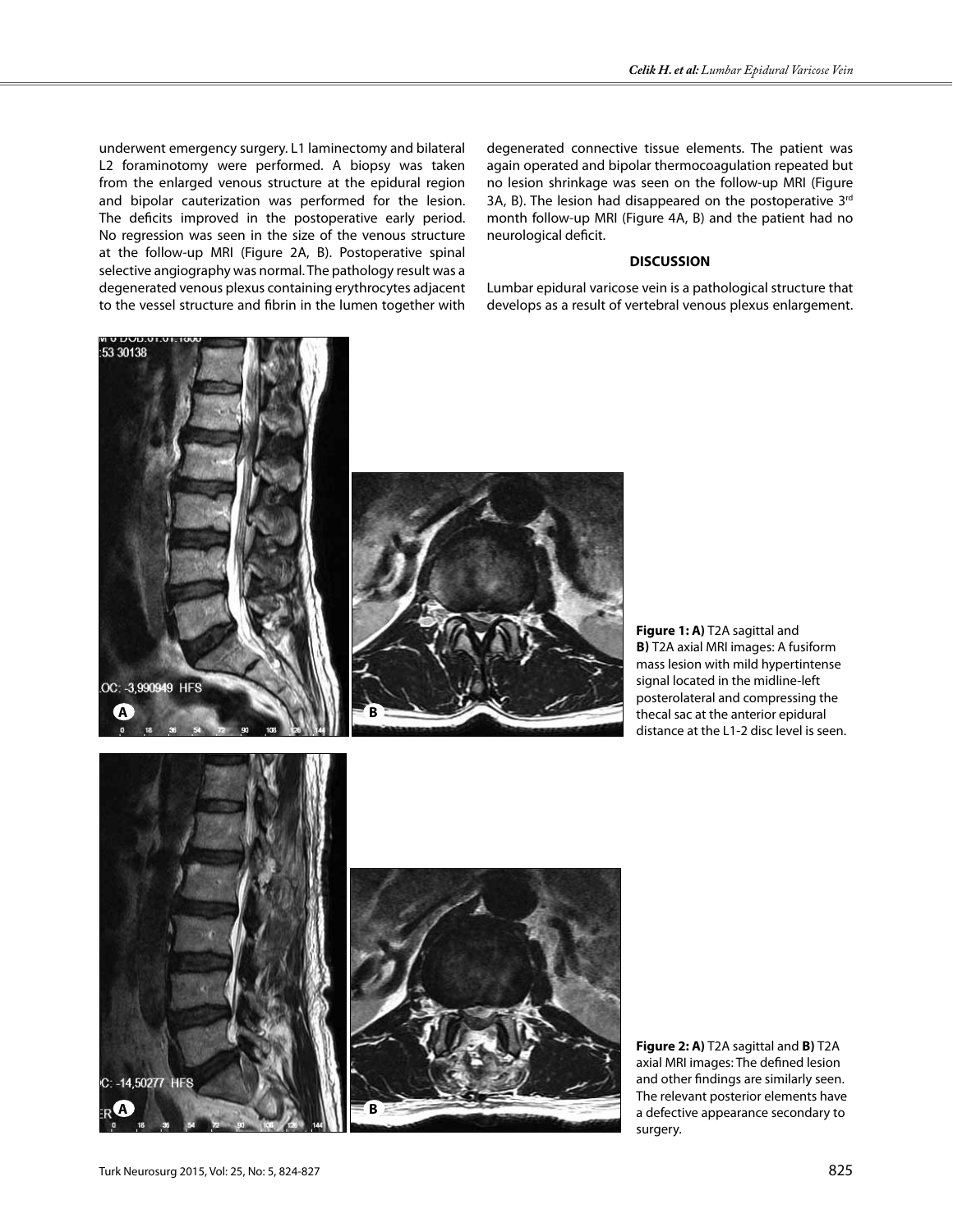Although the formation mechanisms are not clearly known, it is thought to be an increase in venous pressure in venous structures lacking valves and a blockage of flow towards the vena cava (6). Intraabdominal pressure increases due to reasons such as pregnancy, intraabdominal mass or obesity can increase inferior vena cava pressure and then dilate the spinal epidural venous plexus and compress the cord or nerve roots (2, 7).

Hanley et al. have described 3 types of lumbar epidural varicose veins according to the MRI findings: Type 1 is a thrombosed dilated epidural vein, type 2 is a non-thrombosed dilated epidural vein and type 3 is a sub-membraneous epidural hematoma (6). Our case was consistent with type 2.

Lumbar epidural varicose veins that cause myelopathy and radiculopathy are quite rare. They are usually diagnosed intraoperatively (9). Thrombosed epidural varicose veins are usually confused with herniated nucleus pulposus on preoperative MRI (10). An epidural varicose vein thought to be cystic nerve sheath tumor and operated on has been reported (1). A patient who was first diagnosed with nerve





**Figure 3: A)** T2A sagittal and **b)** T2A axial MRI images: Defined lesion has become smaller but is still present.





**Figure 4: A)** T2A sagittal and **B)** T2A axial MRI images: The epidural lesion at the L1-2 disc level seen on previous examinations has completely disappeared.